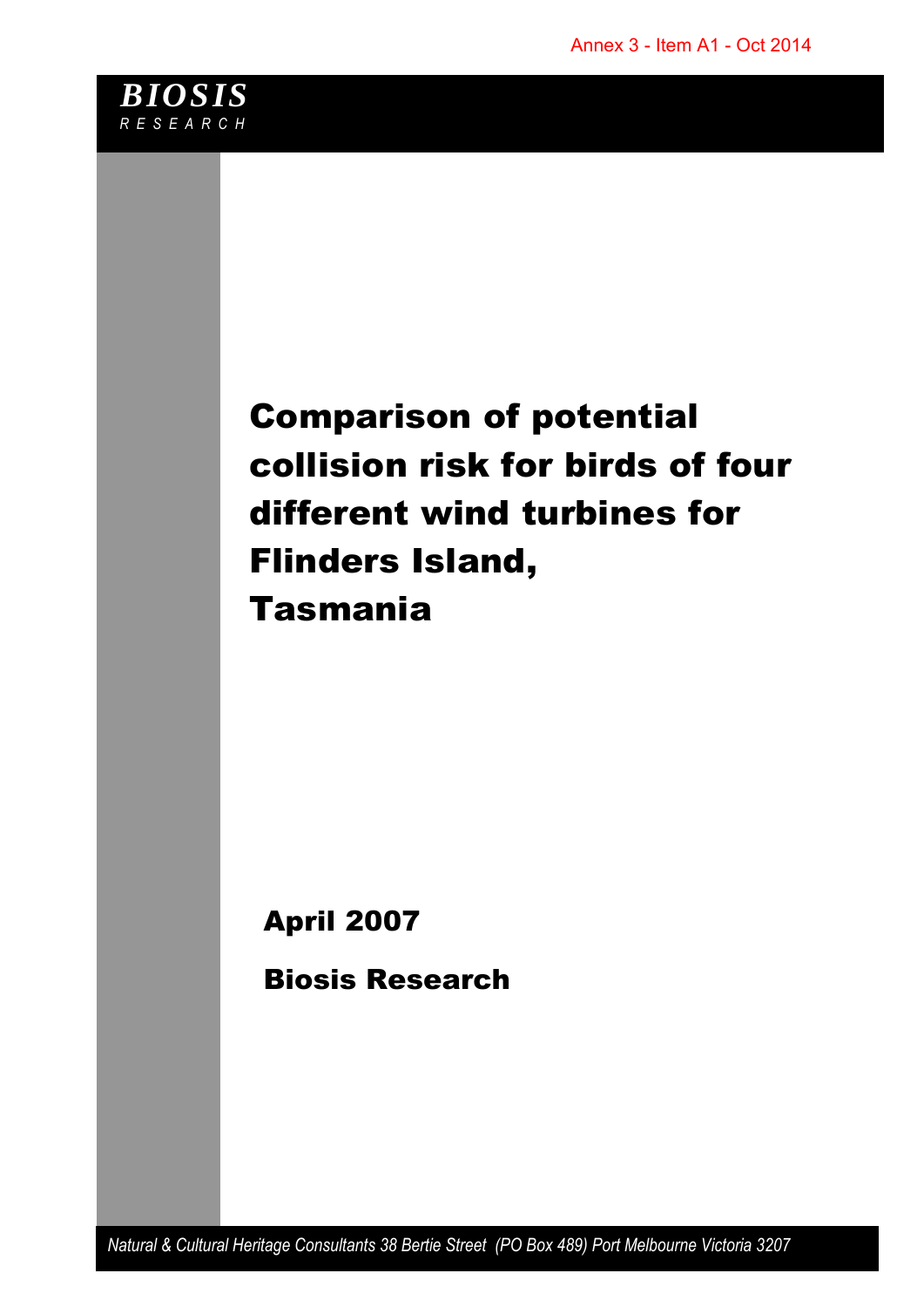

**Report for Hydro Tasmania Consulting**

## **Comparison of potential collision risk for birds of four different wind turbines for Flinders Island, Tasmania**

### **April 2007**

Ian Smales

*Melbourne: 38 Bertie Street Port Melbourne 3207 Ph: (03) 9646 9499 Fax: (03) 9646 9242 email: melbourne@biosisresearch..com.au*

*Ballarat: 449 Doveton Street North, Ballarat VIC 3350 Ph: (03) 5331 7000 Fax: (03) 5331 7033 email: ballarat@biosisresearch..com.au*

*Queanbeyan: 55 Lorn Road, Queanbeyan NSW 2620 Ph: (02) 6284 4633 Fax: (02) 6284 4699 email: queanbeyan@biosisresearch..com.au*

*Sydney: 15-17 Henrietta Street, Chippendale NSW 2008 Ph: (02) 9690 2777 Fax: (02) 9690 2577 email: sydney@biosisresearch.com.au*

#### *PROJECT NUMBER - 6201*

Biosis Research Pty. Ltd.

This document is and shall remain the property of Biosis Research Pty. Ltd. The document may only be used for the purposes for which it was commissioned and in accordance with the Terms of the Engagement for the commission. Unauthorised use of this document in any form whatsoever is prohibited.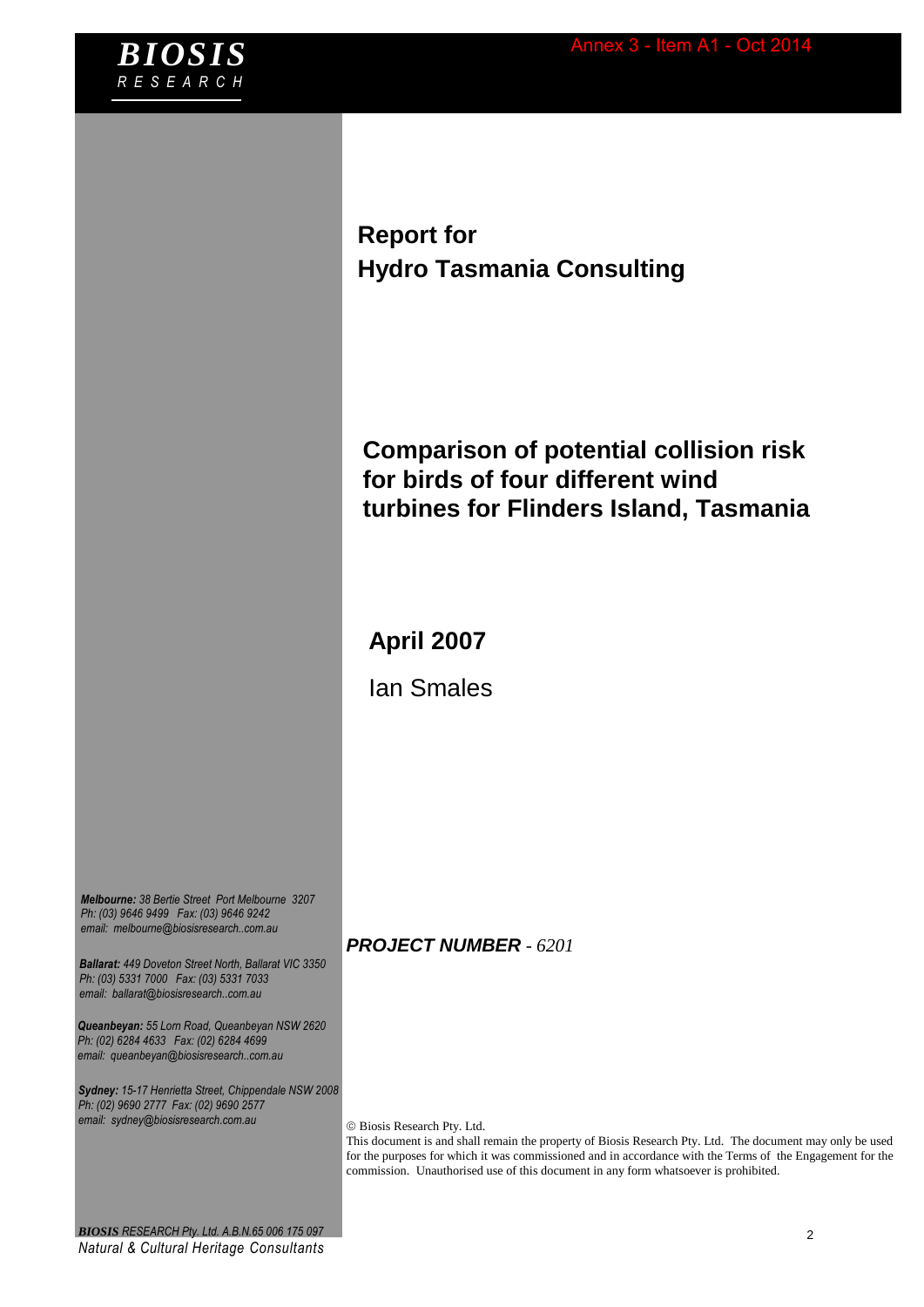## **ACKNOWLEDGMENTS**

Biosis Research acknowledges the contribution of the following people and organisations in preparing this report:

#### *Hydro Tasmania*

- Rob Grant
- Sue Marsh
- Ray Brereton

#### *Biosis Research*

- Bob Baird
- Charles Meredith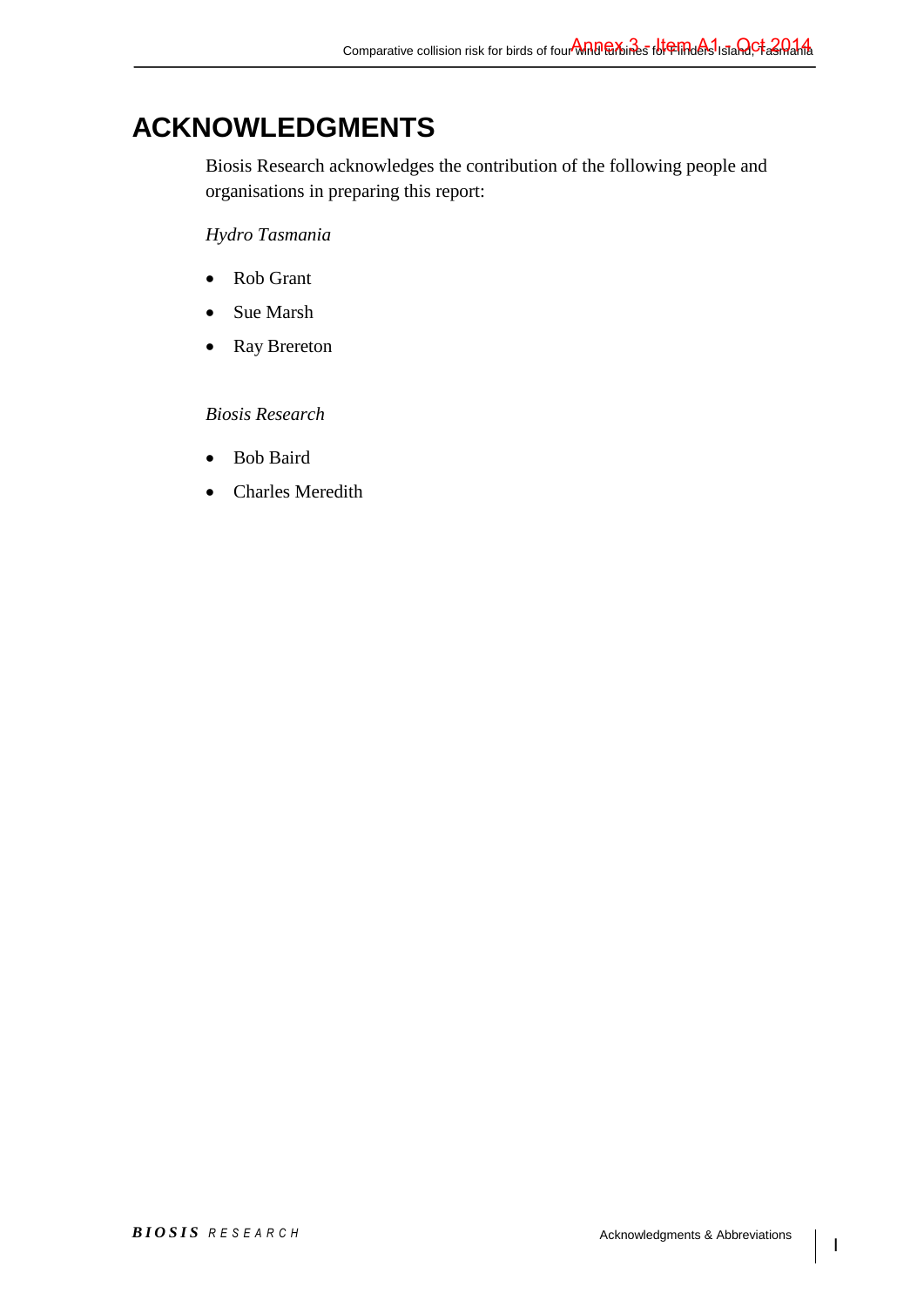# **CONTENTS**

| 1.0 |                                                    |  |
|-----|----------------------------------------------------|--|
| 2.0 |                                                    |  |
| 2.1 |                                                    |  |
| 2.2 |                                                    |  |
| 2.3 |                                                    |  |
| 3.0 |                                                    |  |
| 4.0 | COMPARATIVE COLLISION RISKS OF FOUR TURBINE TYPES7 |  |
| 4.1 |                                                    |  |
| 4.2 |                                                    |  |
|     |                                                    |  |
|     |                                                    |  |
| 5.0 |                                                    |  |
|     |                                                    |  |
|     |                                                    |  |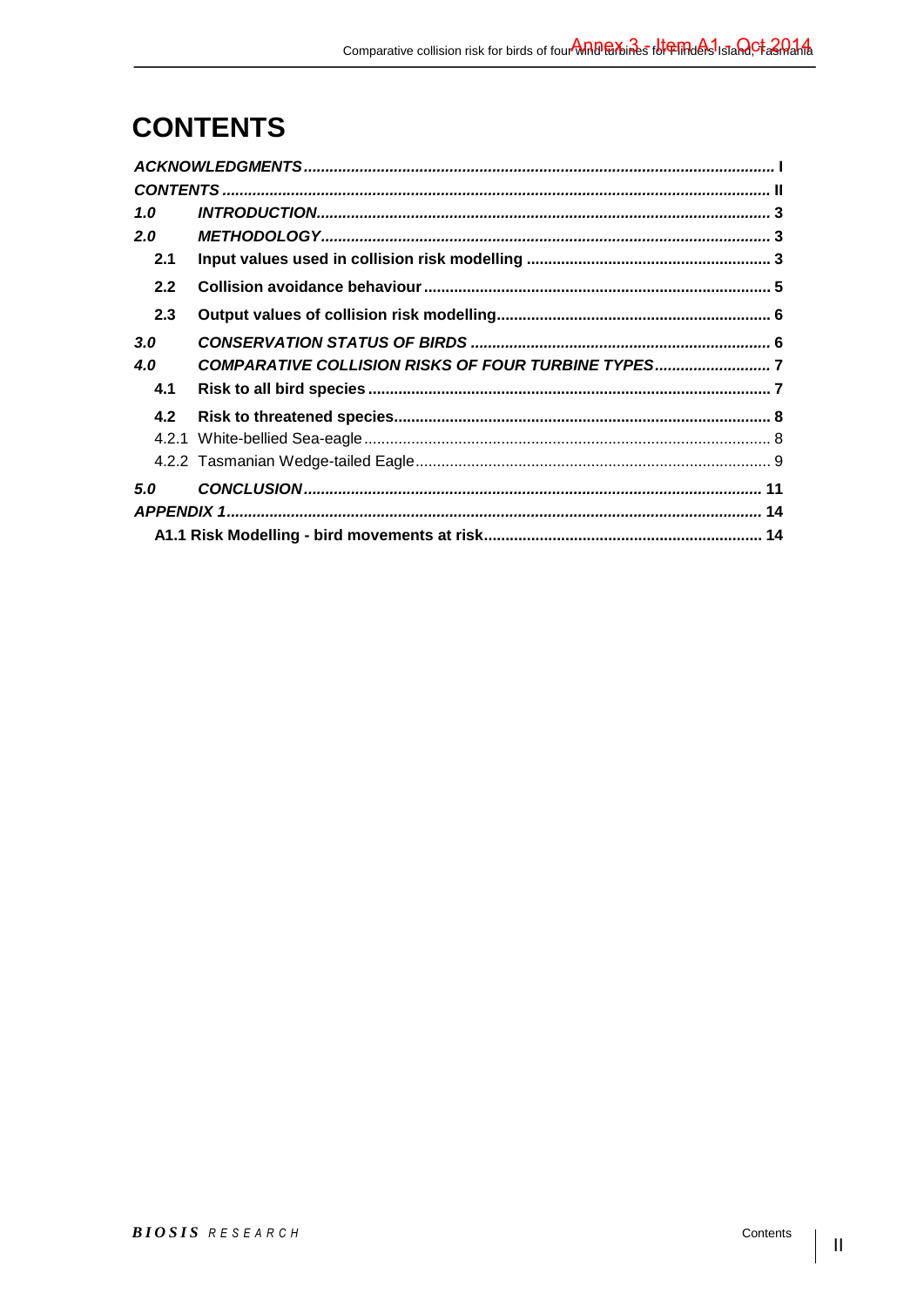# **1.0 INTRODUCTION**

Hydro Tasmania Business Development is assessing the potential to add capacity to existing wind power electricity generation at Flinders Island. It is proposed to commission up to a maximum of four new turbines for the purpose.

As part of that evaluation, Biosis Research was commissioned by Hydro Tasmania Business Development to compare the potential collision risks posed to birds by four different makes and models of wind turbines. The actual manufacturer and model of turbines that might be employed at Flinders Island is likely to depend upon availability and/or other factors and the four turbines modelled here are examples representing the range from minimum to maximum of turbine sizes that might be utilised. Consequently, the predictions of avian collision risk provide here cover the expected range from minimum to maximum within which actual risk posed by the turbine selected is considered likely to fall.

The Biosis Research Deterministic Collision Risk Model was used to provide predictions of annual movements at risk for all birds for which data is available.

# **2.0 METHODOLOGY**

Modelling was undertaken using data for bird movements obtained during timed fixed-point counts at Flinders Island during 2003. Methods used in fixed point utilisation surveys were as per those outlined in Organ and Meredith (2004) and were formally agreed between the proponent and DPIWE (now DPIW) in 2003. The model used for these estimates is the revised Biosis Research Deterministic Collision Risk Model. The four turbine types differ from each other in various aspects including dimensions of various components, number of rotors and rotor speeds. In order to incorporate these differences each was modelled separately

## **2.1 Input values used in collision risk modelling**

Modelling of the risk of bird collisions with the various turbines has been undertaken using the Biosis Research Deterministic Collision Risk Model.

Four different turbine types have been selected by Hydro Tasmania Business Development to represent the size range and generating capacity of machines that might be used in expansion of the current renewable power generation for Flinders Island. Predictions of collision risks associated with the four machines modelled here are thus considered to represent the upper and lower bounds within which the actual risks of whatever turbine is selected will fall. The turbine type that will actually be used has not yet been determined, however at least one turbine modelled here, the Vergnet 275, is not under consideration for Flinders Island (R. Grant, Hydro Tasmania pers. comm.)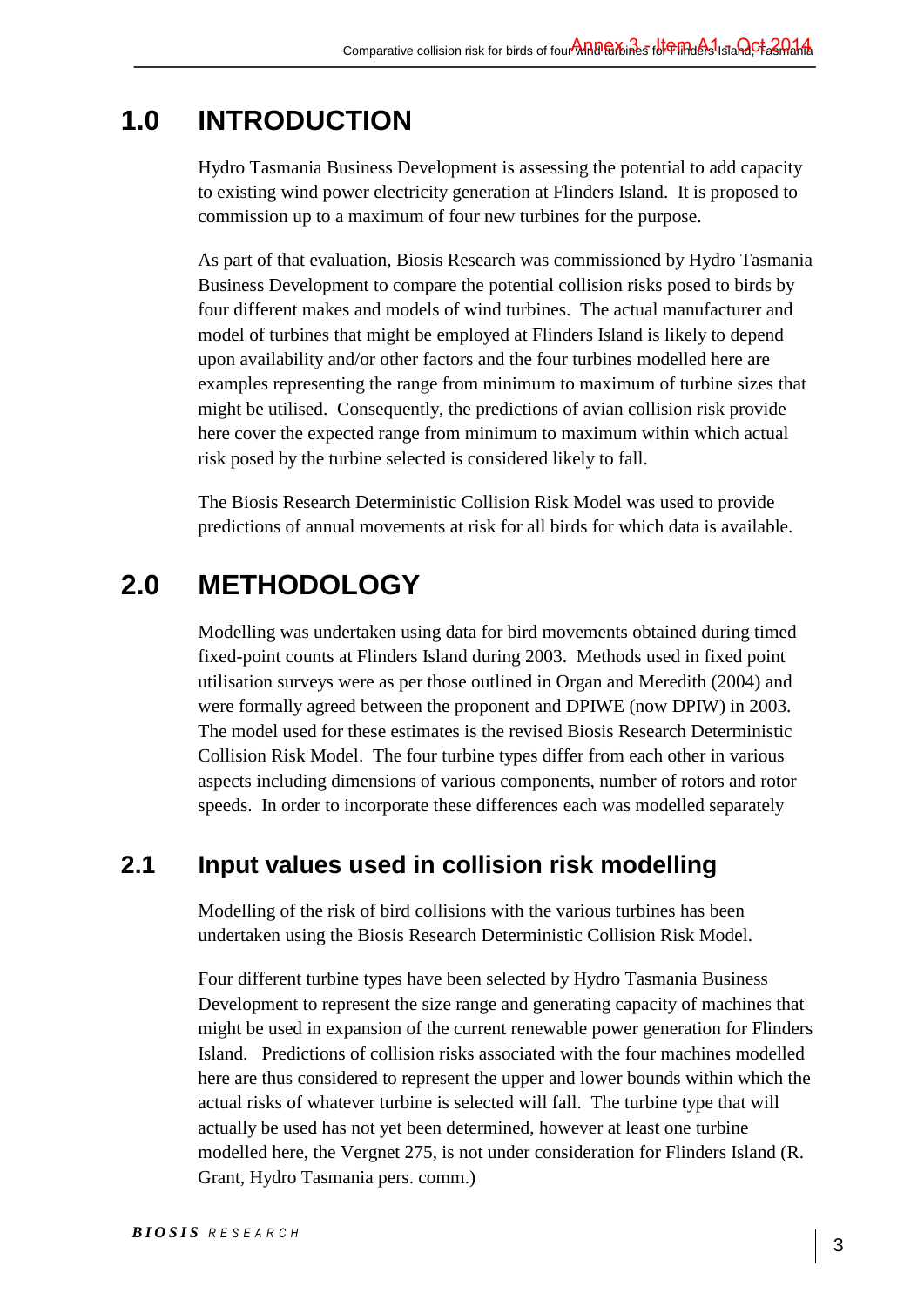The four turbine types evaluated here are:

- Enercon E33
- Vergnet 275
- Vestas V52
- Windflow 500

Specifications for each turbine were as provided by turbine manufacturers and supplied to Biosis Research by Hydro Tasmania Business Development. These included dimensions of components, number of rotor blades and rotor speeds. Note that some dimensions were not supplied and were estimated. Where possible the estimates were scaled from available photographs of the relevant machine.

The model uses data on the flight activity for each species of bird for the site. Bird activity is quantified as a 'utilisation rate' for each species. Utilisation data was obtained during a regime of fixed-time point counts and the methodology employed was formally agreed between the proponent and DPIWE (now DPIW) in 2003. Counts were undertaken in 2003 in the area where it is proposed to site additional turbines. These data include flights within the range of heights of the four turbines for 23 species of birds and a further three groups of species, such as 'unidentified raptors'. Data for 'unidentified raven' is here considered to represent records of the Forest Raven.

A variety of values for all of the following parameters, provide inputs to the collision risk model:

- a. Data for the numbers of flights each bird species may make below rotor height, and for which just the lower portion of the turbine towers present a collision risk, collected during timed point counts.
- b. Data for the numbers of bird flights that may occur at heights within the zone swept by the turbine rotors, and for which the moving rotor blades present a collision risk, collected during timed point counts.

The total turbine height and the height zone swept by rotors differ between the four turbines evaluated here. Flight height data for each species of bird was sorted into the appropriate height categories to equate with the relevant heights for each of the four turbines.

c. The annual numbers of movements-at-risk of collision. This parameter is based upon the data recorded for each species during timed point count surveys (as per parameters a) and b) above), which are then extrapolated to determine an estimated number of movements-at-risk for each species for an entire year. Account is also taken of whether particular bird species are yearround residents or annual migrants that may be either seasonally resident or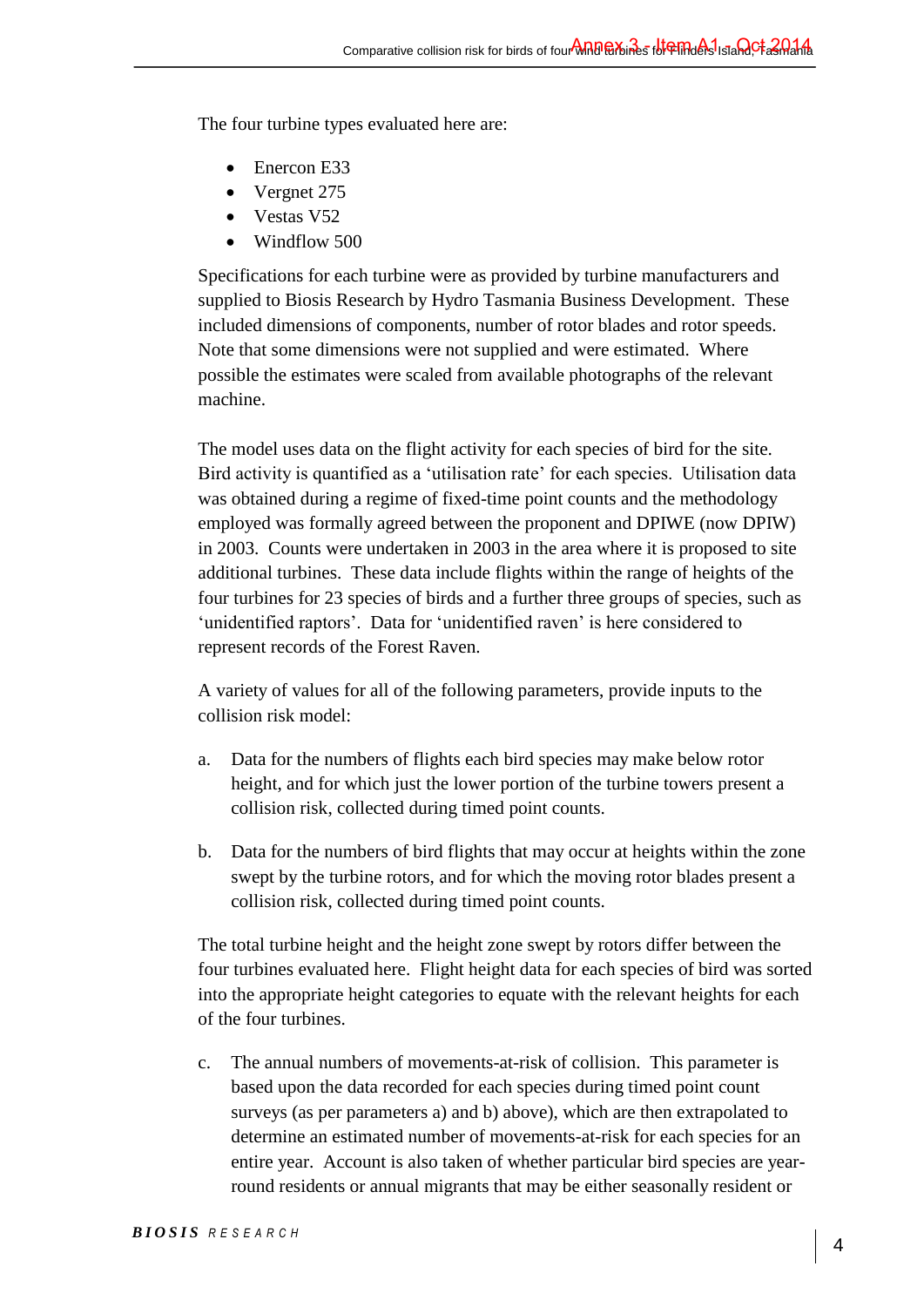simply pass through the site. Point counts encompassed a total of 2610 minutes of observation.

- d. The mean area ( $m^2$  per turbine) of the tower, nacelle and stationary rotor blades of a wind generator that present a risk to birds. In most instances involving resident birds a multidirectional model is used which allows for birds to move toward a turbine from any direction. The mean area presented by a turbine is determined to be between the maximum (where the direction of the bird is perpendicular to the plane of the rotor sweep) and the minimum (where the direction of the bird is parallel to the plane of the rotor sweep). The mean presented area is normally determined from turbine manufacturer's specifications provided for individual turbine makes and models.
- e. The additional area ( $m^2$  per turbine) presented by the movement of rotors during the potential flight of a bird through the zone swept by turbine rotors. This is determined according to the rotational speed of the turbine blades and the body length and flight speed of the bird species in question. Since this parameter is determined by the time required for forward flight by a bird through the rotor zone, the bird the dimension used is body length, rather than any other dimension(s) of the bird.
- f. A calculation, based on the layout and total number of turbines proposed for a wind farm, of the number of turbines likely to be encountered by a bird in any one flight. This differs according to whether turbines are aligned in a linear or a clustered array on the landscape. For all turbines modelled here it was assumed that four machines would be set out in a cluster. The generating capacity represented by the four different types of machines modelled here varies considerably and some of such turbines may exceed power generation requirements if four were built. It is thus feasible that fewer than four generators would be built if such higher capacity machines were selected (R. Grant, Hydro Tasmania pers. comm.). Four machines is therefore considered to be the maximum that might be used.

In early 2005 the Biosis Research Deterministic Collision Risk Model was updated to incorporate refinements to parameters (d) and (e), above. These refine the way that bird avoidance behaviour is modelled for the static and dynamic or moving components of a turbine. For (e), the adjustment also allows the body length and, where available, flight speed of a given species of bird to be used. In previous versions of the model each species of bird was assigned to one of four arbitrary categories of bird length and flight speed.

## **2.2 Collision avoidance behaviour**

The model also provides a measure of the potential risk at different rates at which birds might avoid collisions. A 90% avoidance rate means that in one of every ten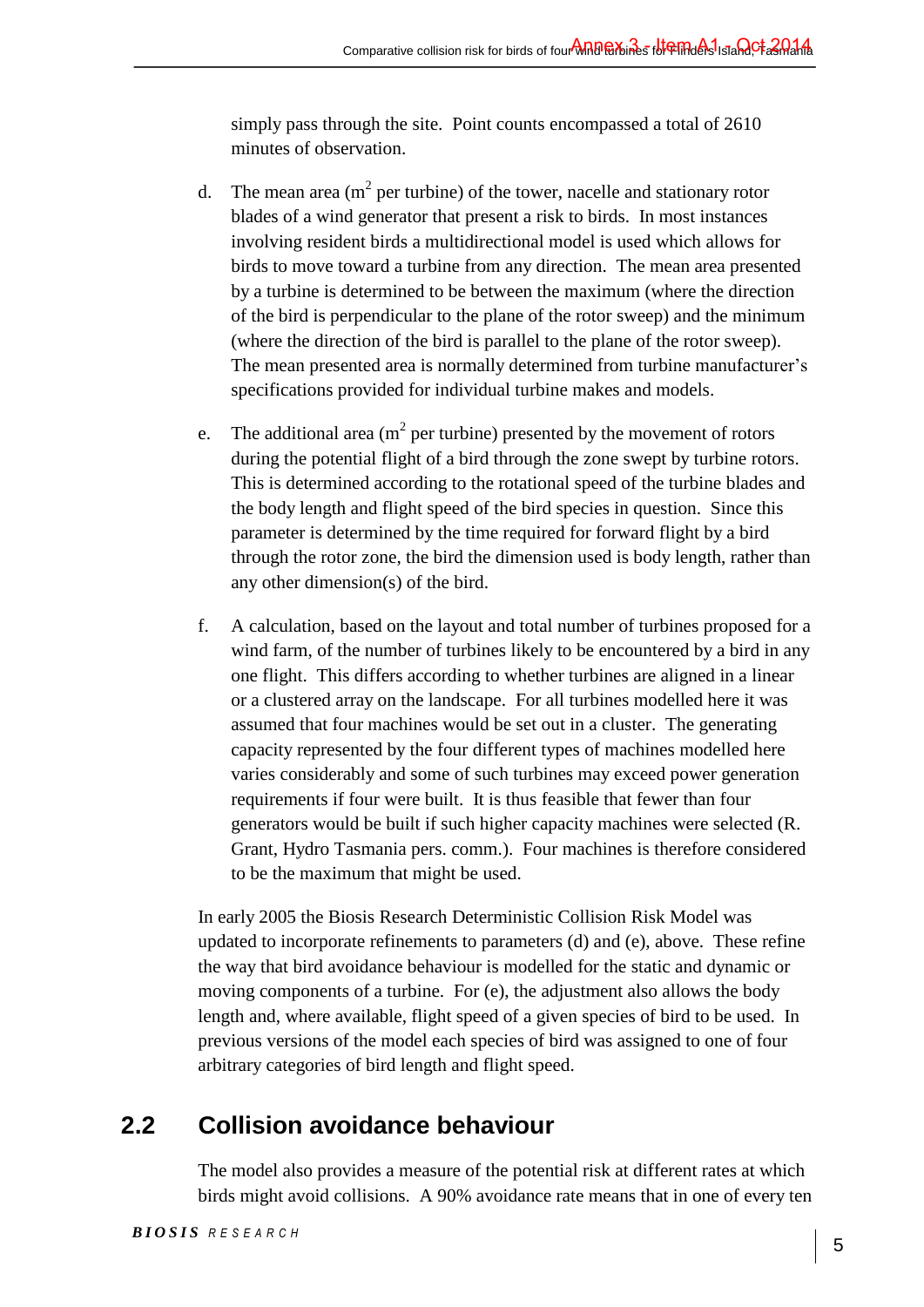flights a bird would not avoid an obstacle in its path. Clearly, most birds have vastly better avoidance capacity than this and it is well established overseas that even collision-prone bird species avoid collisions with wind generators on most occasions (Winkelman 1992; Still *et al*. 1994). We consider that avoidance rates above 98% are 'ecologically reasonable' for most species in most circumstances. Nonetheless, the different species of birds present at any site are likely to have different capacities to avoid collisions and some species of birds may have lower avoidance rates due to their flight behaviours. Since the avoidance capacity exhibited by particular species requires confirmation based on actual experience, we provide results for a range of avoidance rates for all species.

In modelling results presented here the risk is divided into two height zones according to components of wind turbine structures. These are:

- 1. the stationary tower below rotor height, and
- 2. the turbine components within the height area swept by turbine rotors

We consider that birds will avoid collision with the stationary tower below rotor height in all but the most exceptional circumstances and model for 99% avoidance rate in that height zone. For the zone within rotor-swept height (encompassing rotors, upper portion of tower and nacelle) we provide predictions for movements at risk for each of 90%, 98% and 99% avoidance rates.

## **2.3 Output values of collision risk modelling**

Outputs of the model are provided in terms of the annual average number of flights that pose a risk of collision for all bird species. Note that this does not necessarily equate to the number of bird deaths that might occur.

It is possible to predict mortalities from the model only for species whose population size for the site is either known or can be accurately estimated. That is not the case for the majority of the bird species at Flinders Island that are modelled here. The Tasmanian Wedge-tailed Eagle is the only threatened species for which there is both sufficient utilisation data and information on which to base an estimated number of birds that might interact with turbines at the proposed site. On the basis of that information, predictions of average annual mortalities are provided for this species.

# **3.0 CONSERVATION STATUS OF BIRDS**

Two pieces of legislation are relevant to an assessment of impacts on birds at Flinders Island. Species that are afforded particular protection due to their conservation status are listed under provisions of Tasmania's *Threatened Species*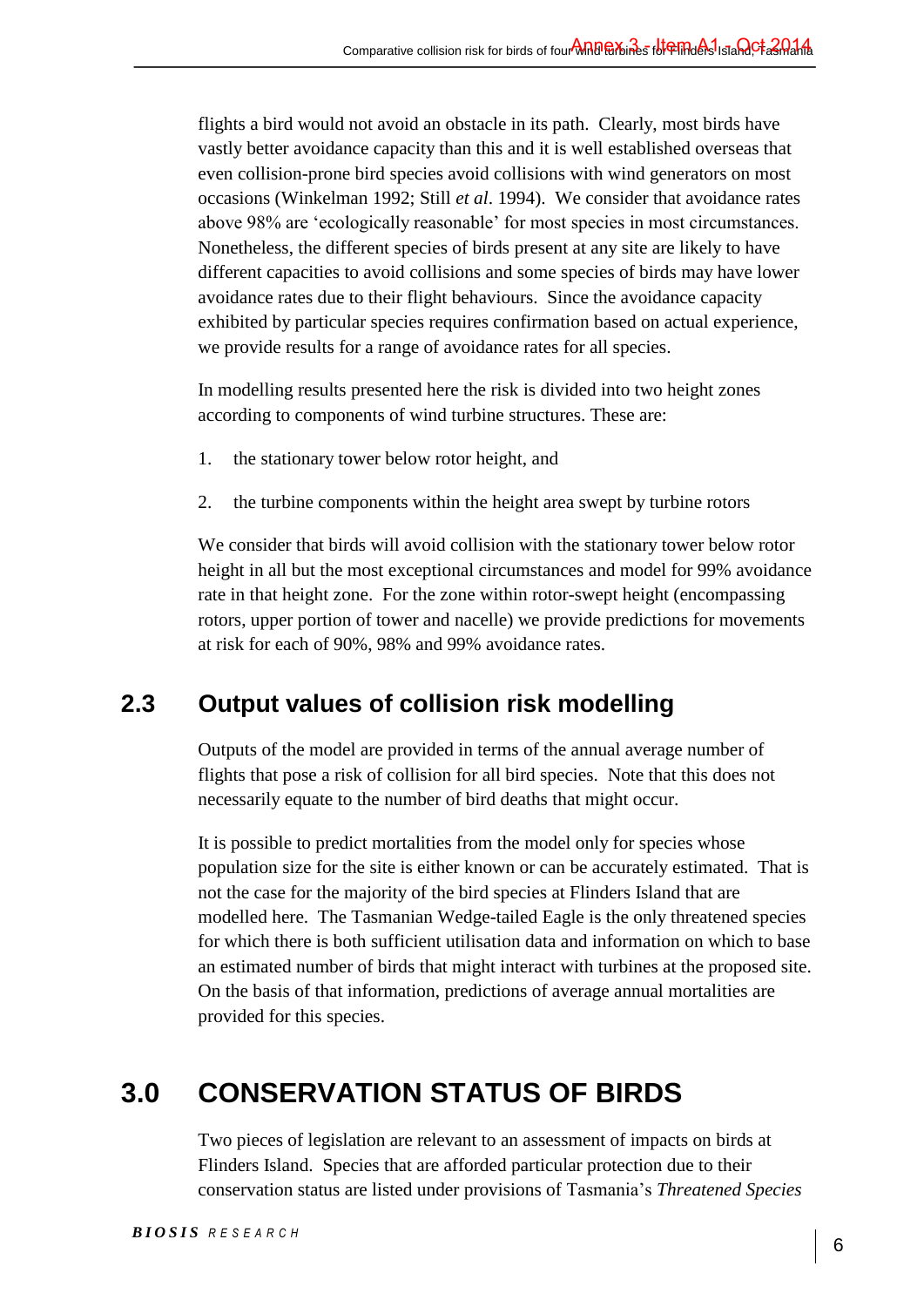*Protection Act 1995* (*TSP Act*) and the Commonwealth *Environment Protection and Biodiversity Conservation Act* 1999 (*EPBC Act*).

The *TSP Act* and provisions of the *EPBC Act* for threatened species provide listings of species according to various categories of threat. The *EPBC Act* also has particular provisions for species listed as 'migratory' and as 'marine'. Provisions for migratory species cover Australia's obligations under three international treaties and conventions for conservation of such fauna. The provisions for marine species cover Commonwealth marine areas and actions that may have a significant impact on the environments of such areas.

The conservation status of species that were recorded during counts and that are listed under this legislation is shown in Table 1.

| Common name                  | <b>Scientific name</b>    | <b>Status</b><br>Tasmania<br>(TSP Act) | <b>Status Commonwealth</b><br>(EPBC Act) |                  |               |
|------------------------------|---------------------------|----------------------------------------|------------------------------------------|------------------|---------------|
|                              |                           |                                        | <b>Threatened</b><br><b>Species</b>      | <b>Migratory</b> | <b>Marine</b> |
| Cape Barren Goose            | Cereopsis novaehollandiae |                                        |                                          |                  | ✓             |
| White-bellied Sea-Eagle      | Haliaeetus leucogaster    | Vulnerable                             |                                          | ✓                | ✓             |
| Tasmanian Wedge-tailed Eagle | Aguila audax fleavi       | Endangered                             | Endangered                               |                  |               |
| Pacific Gull                 | Larus pacificus           |                                        |                                          |                  | ✓             |
| Kelp Gull                    | Larus dominicanus         |                                        |                                          |                  | ✓             |

#### **Table 1. Conservation status of birds recorded during point counts.**

Since the proposed wind farm is not in a Commonwealth marine area and is not likely to have a significant impact on the environments of any Commonwealth marine area, any impacts on birds resulting from the proposal are not considered likely to trigger provisions of the *EPBC Act* for 'marine' species.

Two species of birds recorded during point counts are listed under categories of threat by the *TSP Act* and/or the *EPBC Act*. They are the White-bellied Sea-Eagle and Tasmanian Wedge-tailed Eagle. The White-bellied Sea-Eagle is also listed under provisions of the *EPBC Act* for 'migratory' species. Further consideration is given to these two threatened species in the risk assessment below (Section 4.2).

## **4.0 COMPARATIVE COLLISION RISKS OF FOUR TURBINE TYPES**

## **4.1 Risk to all bird species**

At the outset it is worth noting that the collision risk estimates for all bird species are very low for the types of turbines represented by the four turbines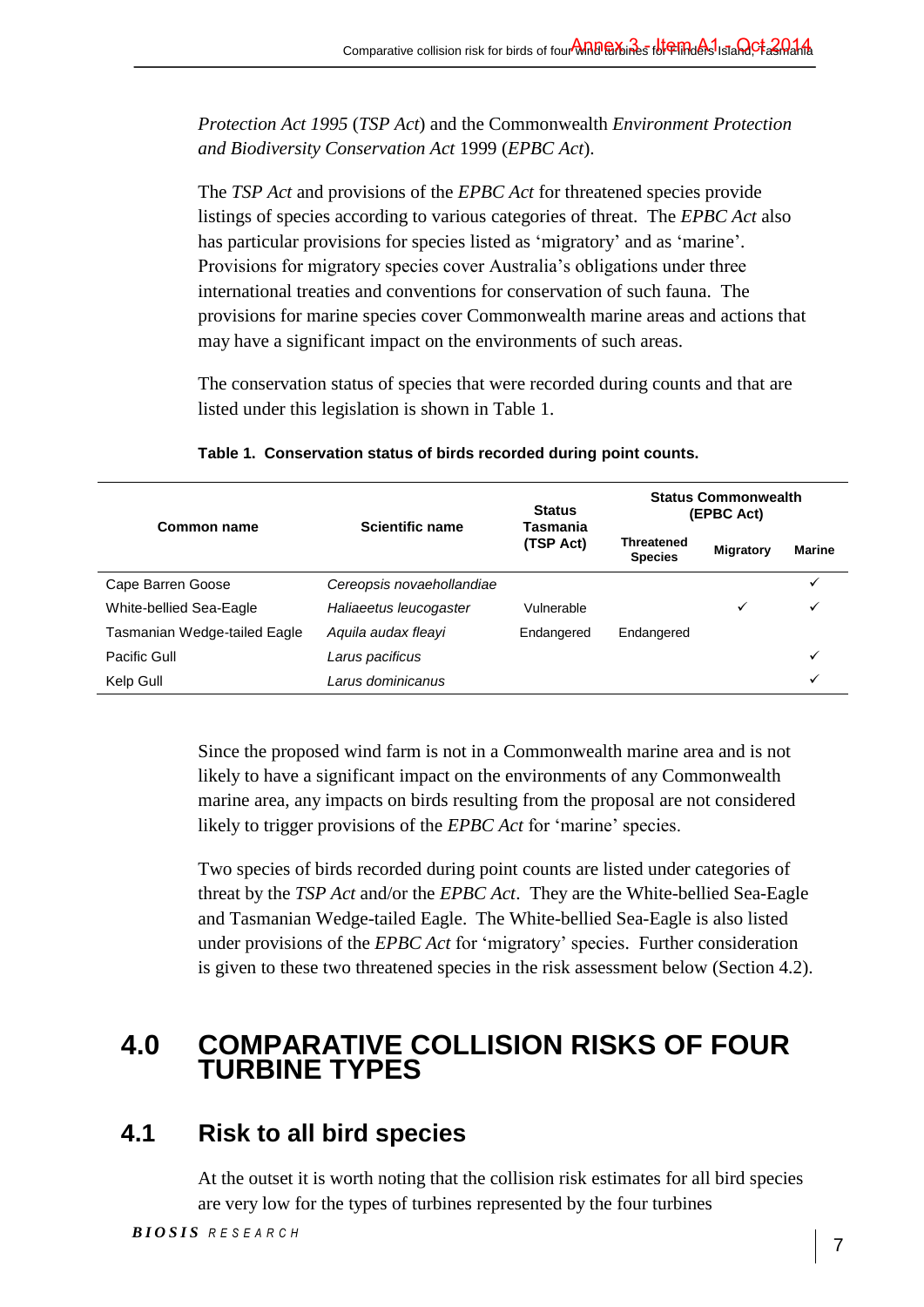assessed here when compared to the risks to the same species posed by larger turbines at various locations in south-eastern Australia. This may reflect lower numbers of birds at the Flinders Island site in addition to the smaller size and low number of turbines proposed to be used there.

The collision risk posed by the different turbines varies between species for a variety of reasons. These include such things as the propensity for a given species to fly below or within the height zone swept by rotors and the interaction of the species' body length and the revolution speed of rotors, which in turn dictate the length of time a bird might take to pass through the rotor-swept zone. Factors such as overall height, rotor span and revolution speed differ between the four turbines.

Detailed model results for all species and for each of the four turbines assessed are provided in Appendix 1. They show the annual average number of movements by all species that are at risk of collision. For each turbine type, totals of the numbers of movements at risk for all bird species are provided at the foot of each table in Appendix 1. Numbers of movements at risk do not necessarily equate to a prediction of the number of birds that might be killed.

In general, the results indicate that small turbines present a lower overall risk to birds than that posed by larger turbines. However, collision risk is not correlated with the size of machines alone. A higher overall level of predicted risk is also associated with machines whose rotor swept zone is closer to the ground than that of other turbines. It occurs because more flights by a greater range of bird species occur relatively lower, rather than higher, above the ground. In the examples modelled, this effect is exemplified by the higher risk estimates for the Windflow 500 turbine which has a rotor-swept zone extending from 13.4 – 46.6 metres above the ground as compared to turbines with a similar extent of rotor sweep but which is positioned higher above the ground.

## **4.2 Risk to threatened species**

Specific estimates of collision risk for two threatened species are highlighted in the tables in Appendix 1. These provide the comparative estimate of risk for each of those species for the four different turbines.

#### **4.2.1 White-bellied Sea-eagle**

Predictions of the annual number of movements at risk of collision for the Whitebellied Sea-eagle (Appendix 1) are based on a single flight by an eagle observed during point counts. The flight was below the rotor-swept height of all four turbine types and thus the predicted annual number of movements at risk of collision for this species simply reflects a risk of collision with the static tower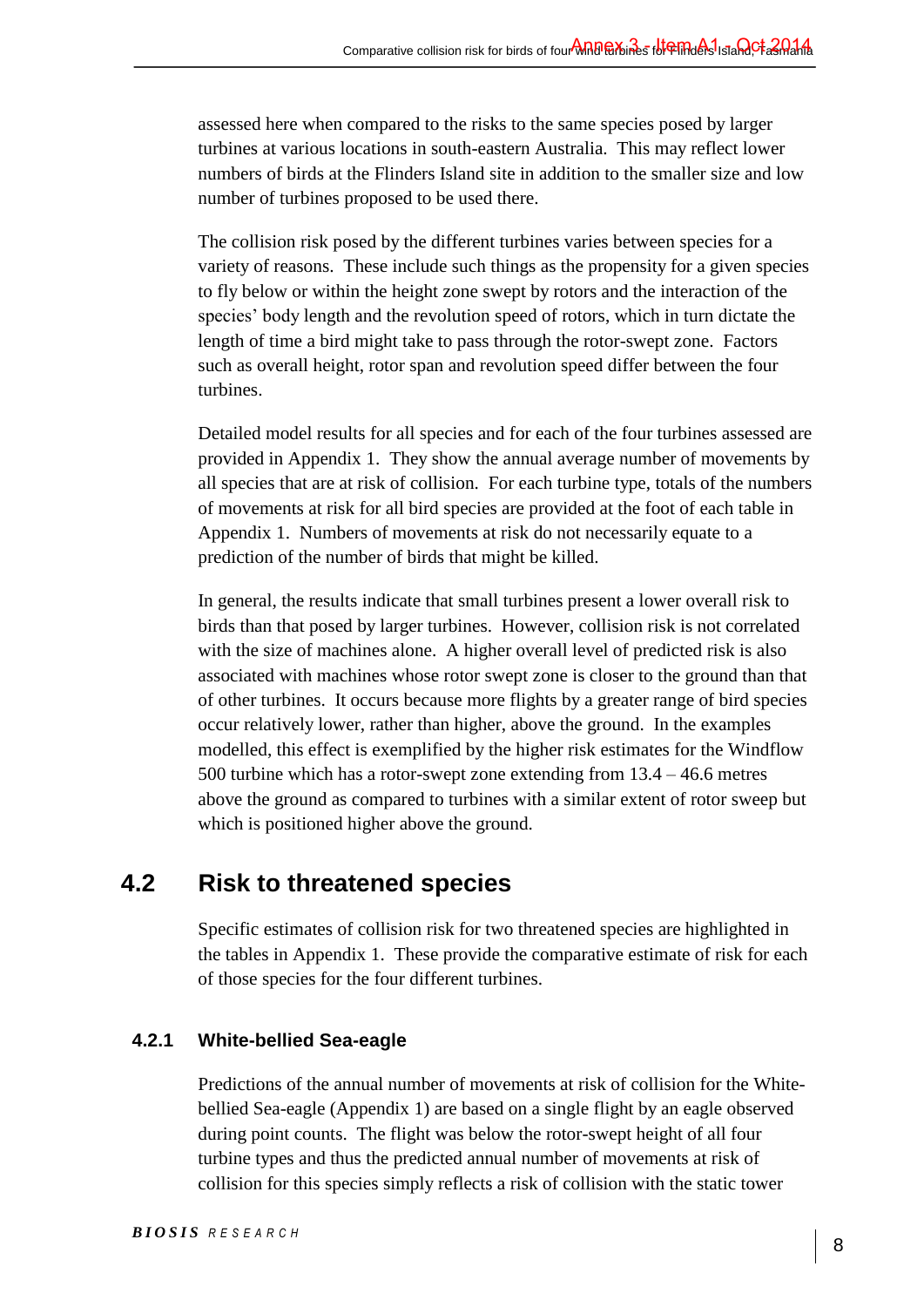below the rotors. In modelling of the risk of birds hitting this large static object it is considered reasonable that they will avoid a collision in virtually all cases and thus a 99% avoidance rate is applied for this component of all turbines, as outlined in Section 2.2.

Since the site proposed for the turbines is approximately 3.5 kilometres from the coast, the low level of White-bellied Sea-eagle activity recorded during point counts is in accord with the habitat preferences of the species. At wind farm sites elsewhere in Tasmania, such as Woolnorth and Musselroe, the species' activity has been documented to be strongly associated with the coastline. The flight data for this species suggests that it is at minimal risk of collision with turbines proposed for Flinders Island. The data is not sufficient to validly model for an estimated annual number of fatalities.

#### **4.2.2 Tasmanian Wedge-tailed Eagle**

Estimated annual numbers of movements at risk of collision for the Tasmanian Wedge-tailed Eagle are shown in the tables in Appendix 1. The results suggest that for this species height above the ground of rotors has relatively little influence on risk. This is because these eagles fly within a wide range of heights from ground level to very much higher than the maximum height of all four turbines modelled here. They routinely fly at greater heights than most of the other species modelled here. Thus, within the range of turbines modelled here, the predicted collision risks for Wedge-tailed Eagles relates primarily to the simple sizes of machines, with smaller turbines presenting lower risk and larger turbines presenting higher risk.

The bird utilisation data for Wedge-tailed Eagles is sufficient, in combination with an estimate of numbers of the species that might interact with turbines, to model for a prediction of an annual average number of fatalities. The following rationale has been used to estimate the size of the eagle's population that might interact with the turbines.

During the annual breeding season mature Wedge-tailed Eagles defend a core part of their home-range centred on the nest, however other Wedge-tailed Eagles are often tolerated over the majority of a pair's home-range. Non-breeding birds may utilise habitat outside of the home-ranges of breeding birds. It is usual for Wedgetailed Eagles to fledge one juvenile per annum.

Tasmania's Natural Values Atlas (GT Spot database) has records of nine Wedgetailed Eagle nest sites on Flinders Island (Table 2) (*cf.* an estimated  $1 - 2$  pairs of breeding birds in Furneaux Group (Mooney 1984)). Three of the nest sites are within a radius of 10 kilometres of the wind farm site.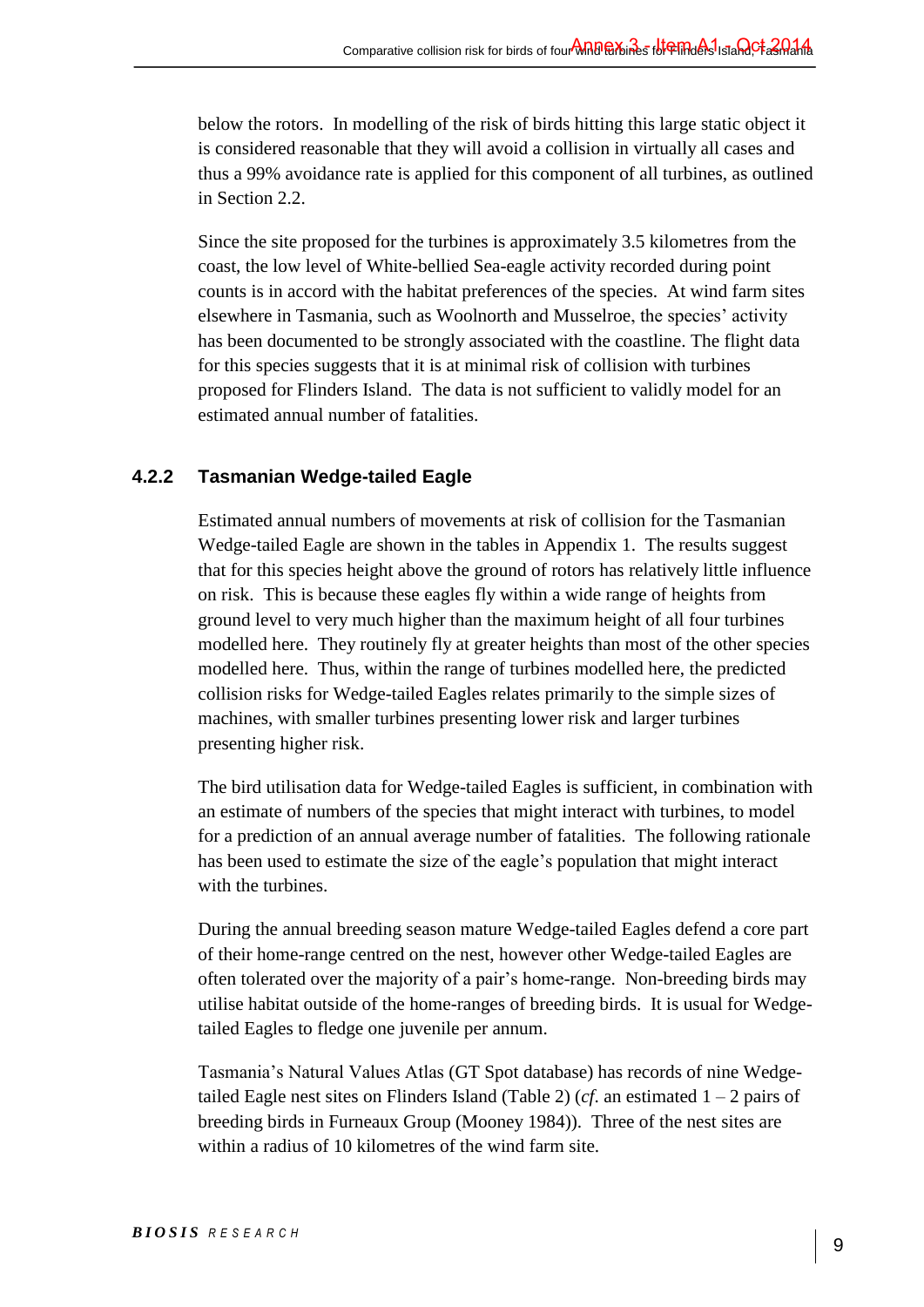| Nest record<br>(GTSpot Reference) | Location                    | <b>MGA</b><br><b>Easting</b> | <b>MGA</b><br><b>Northing</b> | Distance to wind<br>farm (km) |
|-----------------------------------|-----------------------------|------------------------------|-------------------------------|-------------------------------|
| tp:rn:49/1                        | South Patriarch             | 602881                       | 5571399                       | 20                            |
| tp:rn:50/1                        | <b>Counsels Peak</b>        | 594448                       | 5560090                       | 6                             |
| tp:rn:53/1                        | <b>The Dutchman</b>         | 599533                       | 5557810                       | 10                            |
| tp:rn:54/1                        | Mount Belstead              | 592997                       | 5546620                       | 11                            |
| tp:rn:55/1                        | Mount Razorback             | 592814                       | 5544578                       | 12                            |
| tp:rn:33/1                        | Mount Blyth                 | 578576                       | 5592012                       | 37                            |
| tp:rn:42/1                        | Mount Bramich               | 603153                       | 5574200                       | 22                            |
| tp:rn:46/1                        | Brougham Sugarloaf          | 585147                       | 5567549                       | 12                            |
| tp:rn:871/1                       | <b>Walkers Lookout Road</b> | 590112                       | 5564783                       | 8                             |

**Table 2. Records of Tasmanian Wedge-tailed Eagle nest sites on Flinders Island (Natural Values Atlas data, 12/12/06). Sites within 10 km of proposed turbines highlighted.** 

For the purposes of this modelling exercise it is assumed that all of the known Wedge-tailed Eagle territories on the island are occupied in a given year and thus that the three within ten kilometres of the wind farm site are also active. On the assumption that the home-ranges of all three of the pairs represented by nest sites within ten kilometres of the wind farm might overlap, and with the additions of their offspring and a few non-breeding sub-adults, it would seem feasible that up to twelve individuals could move within the wind farm site in a given year.

Comparison of modelled predictions of average annual mortality and actual fatalities of Tasmanian Wedge-tailed Eagles has recently been assessed following four years of experience at the Bluff Point Wind Farm in north-west Tasmania (Smales 2007). That experience suggests that the species has a collision avoidance capacity for the dynamic components of turbines of about 90%.

Running the collision risk model for an annual population of twelve Wedge-tailed Eagles provides the estimates of annual average numbers of eagle deaths shown in Table 3.

**Table 3. Predicted mean number of Wedge-tailed Eagle mortalities per annum for four turbines on Flinders Island. Results for four different turbine types are shown for three percentage avoidance rates and assuming that 12 birds might be present at the site within a given year.** 

|                    | Mean number of WTE mortalities<br>per annum predicted at three<br>avoidance rates |       |       |
|--------------------|-----------------------------------------------------------------------------------|-------|-------|
|                    | 90%<br>98%<br>99%                                                                 |       |       |
| <b>Enercon E33</b> | 0.037                                                                             | 0.017 | 0 014 |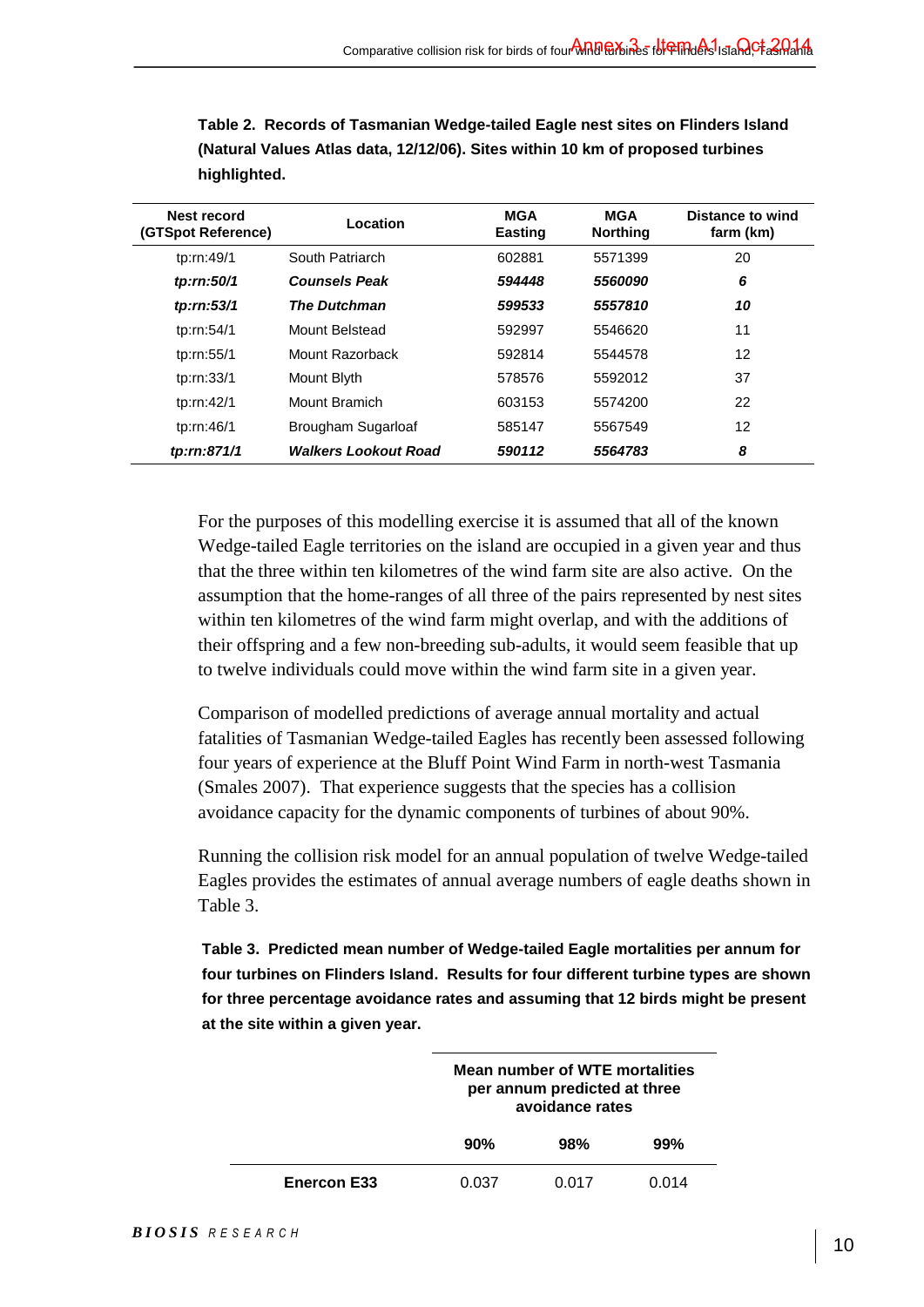| Vergnet 275         | 0.016 | 0.009 | 0.008 |
|---------------------|-------|-------|-------|
| <b>Vestas V52</b>   | 0.066 | 0.023 | 0.018 |
| <b>Windflow 500</b> | 0.029 | 0.012 | 0.010 |

By comparison with annual mortality estimates for most other wind farm proposals in southern Australia the predictions are for very low numbers of Wedge-tailed Eagle deaths. This is likely to reflect the small number of Wedgetailed Eagle flights observed during point counts, in combination with the small size and low number of turbines proposed for Flinders Island.

In this instance the model's predictions for annual numbers of mortalities are the same as the annual numbers of movements at risk of collision. This is due to the low level of observed activity for an assumed population of twelve birds. Essentially, the predicted collision risks of Wedge-tailed Eagle deaths for the four turbine types correlates with the size of turbines, from smallest to largest turbine type.

# **5.0 CONCLUSION**

Risk estimates, measured as an annual number of movements at risk of collision, are provided for the suite of bird species recorded during point counts and specifically for two threatened species.

The comparative risk estimates of collisions with all four potential turbine types are low by comparison with larger turbines at other locations in south-eastern Australia.

For the entire suite of bird species recorded during point counts, including two threatened species, and for the range of turbine specifications exemplified by the four machines modelled here, the evaluation suggests that small machines with rotors set higher above the ground present the lowest collision risk.

A prediction of annual average number of mortalities has been made, based on information and some assumptions about the local population, for the Tasmanian Wedge-tailed Eagle. By this assessment, the risks associated with installing four of each of the turbine types indicate that for this species the worst case scenario results in a risk of the death of 0.066 eagles per annum.

As noted at the outset, the four machines modelled here provide representative examples for the range of different sized machines under consideration by Hydro Tasmania for the proposed expansion of generating capacity at Flinders Island. It is possible that less than four turbines would be built if, within the range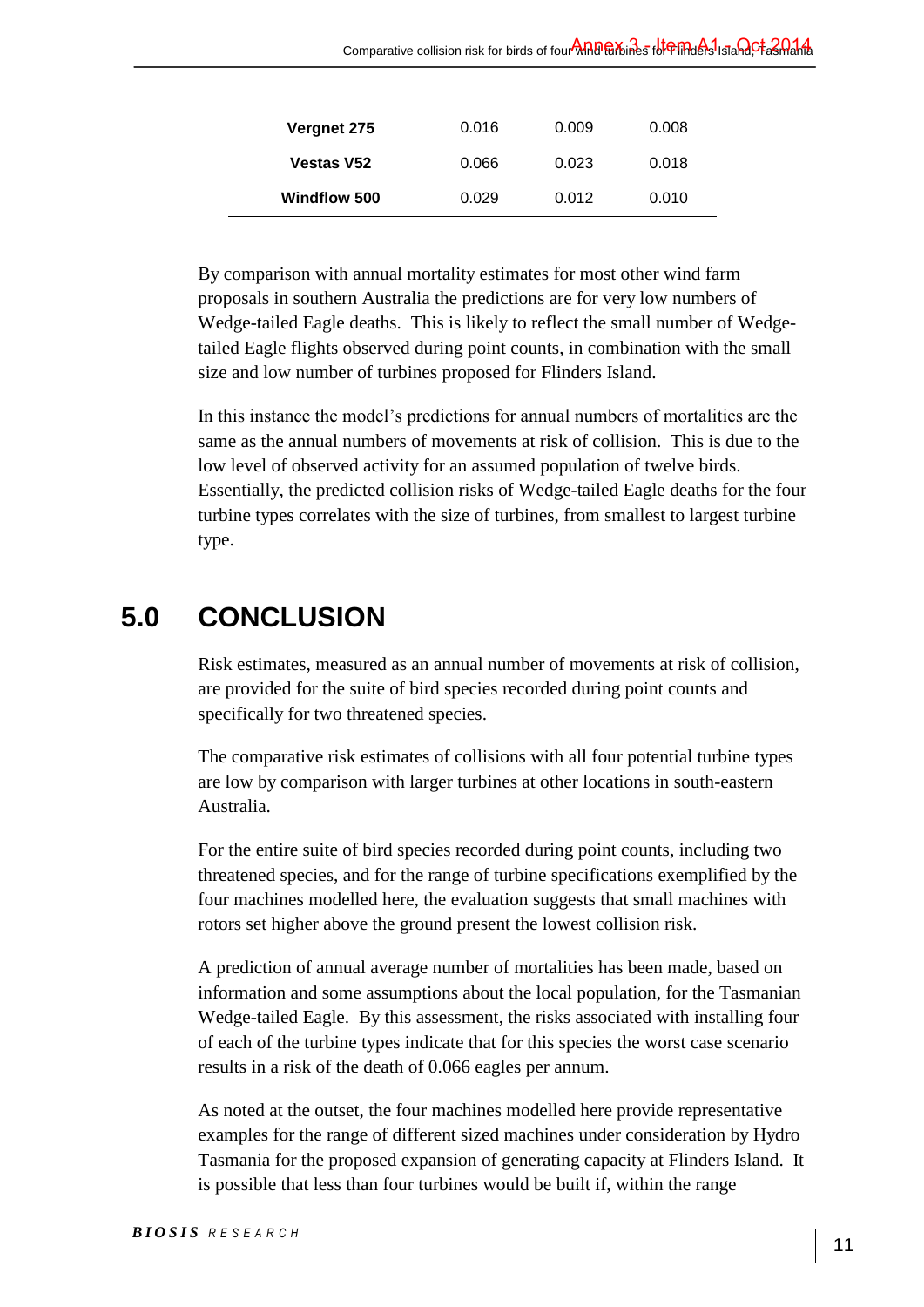represented by the turbines modelled here, larger turbines with higher generating capacity were to be selected. In that case, the risks to birds for those types of machines would be lower than those predicted here. The predictions of collision risks associated with the four machines modelled here are thus considered to represent the upper and lower bounds within which the actual risks of whatever turbine is selected will fall.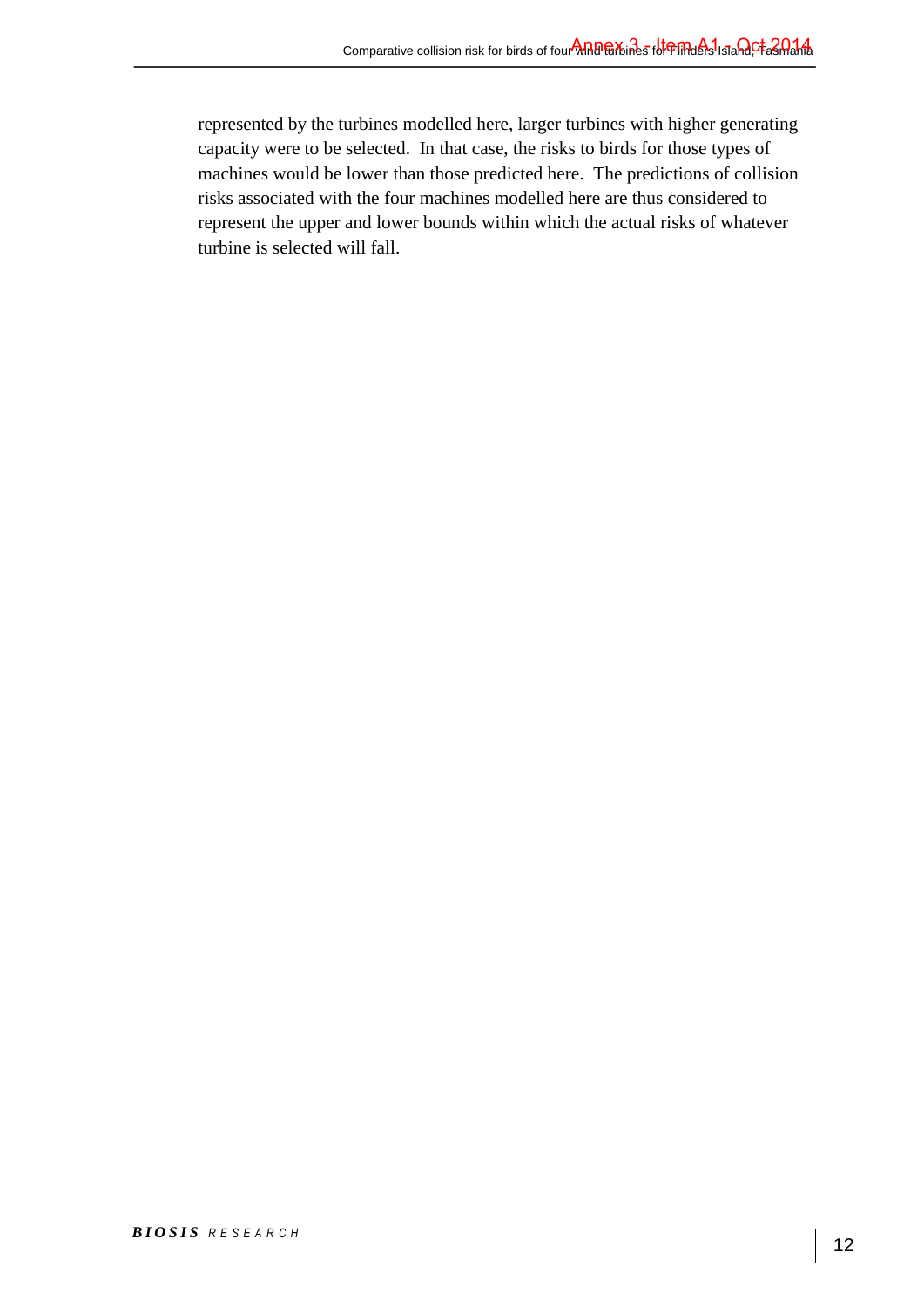# **APPENDICES**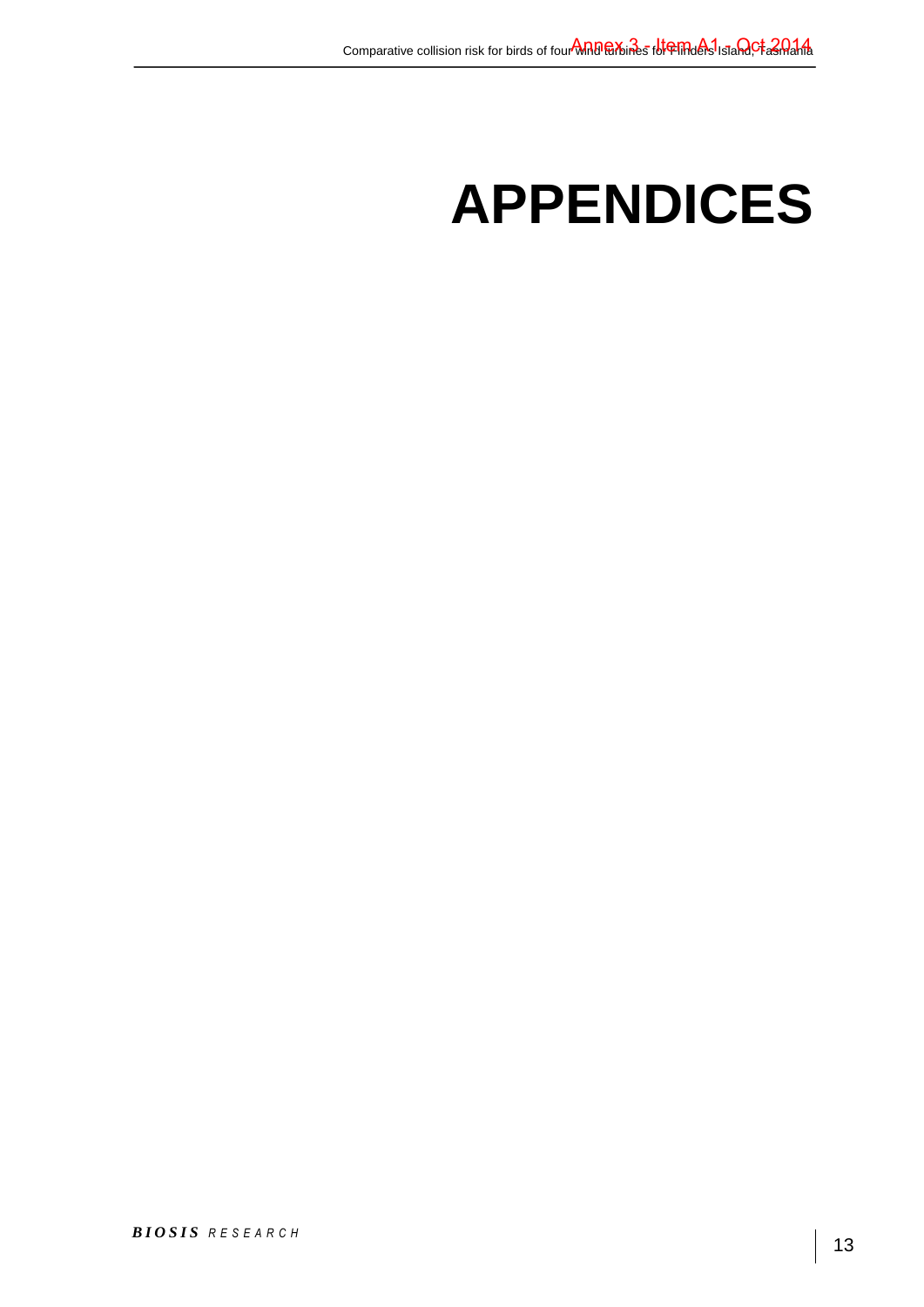## **APPENDIX 1 A1.1 Risk Modelling - bird movements at risk**

*Note: values in the following tables provide a prediction of the annual average number(s) of movements made by each species that pose a risk of collision. They should not be confused with predictions of the numbers of potential mortalities that might occur.* 

**Table A1.1: Numbers of bird movements per annum at risk of collision with 4 Enercon E33 turbines.** 

|                                                        |                               | <b>Dynamic Avoidance Rate</b> |       |       |  |
|--------------------------------------------------------|-------------------------------|-------------------------------|-------|-------|--|
| <b>Common name</b>                                     | <b>Scientific name</b>        | 90%                           | 98%   | 99%   |  |
| Cape Barren Goose                                      | Cereopsis novaehollandiae     | 0.016                         | 0.016 | 0.016 |  |
| <b>Australian Shelduck</b>                             | Tadorna tadornoides           | 0.014                         | 0.014 | 0.014 |  |
| <b>White-bellied Sea-Eagle</b>                         | <b>Haliaeetus leucogaster</b> | 0.002                         | 0.002 | 0.002 |  |
| <b>Swamp Harrier</b>                                   | Circus approximans            | 0.007                         | 0.007 | 0.007 |  |
| <b>Wedge-tailed Eagle</b>                              | Aquila audax fleayi           | 0.037                         | 0.017 | 0.014 |  |
| <b>Brown Falcon</b>                                    | Falco berigora                | 0.337                         | 0.156 | 0.133 |  |
| Nankeen Kestrel                                        | Falco cenchroides             | 0.283                         | 0.173 | 0.159 |  |
| <b>Pacific Gull</b>                                    | Larus pacificus               | 1.557                         | 0.621 | 0.504 |  |
| Kelp Gull                                              | Larus dominicanus             | 0.035                         | 0.009 | 0.006 |  |
| Green Rosella                                          | Platycercus caledonicus       | 0.073                         | 0.073 | 0.073 |  |
| Superb Fairy-wren                                      | Malurus cyaneus               | 0.009                         | 0.009 | 0.009 |  |
| <b>White-fronted Chat</b>                              | Epthianura albifrons          | 0.045                         | 0.045 | 0.045 |  |
| Australian Magpie                                      | Gymnorhina tibicen            | 0.426                         | 0.405 | 0.402 |  |
| <b>Black Currawong</b>                                 | Strepera fuliginosa           | 1.334                         | 0.824 | 0.760 |  |
| Forest Raven                                           | Corvus tasmanicus             | 0.415                         | 0.290 | 0.275 |  |
| <b>Skylark</b>                                         | Alauda arvensis               | 1.849                         | 0.901 | 0.783 |  |
| <b>Richard's Pipit</b>                                 | Anthus novaeseelandiae        | 0.557                         | 0.183 | 0.136 |  |
| <b>House Sparrow</b>                                   | Passer domesticus             | 0.025                         | 0.025 | 0.025 |  |
| European Goldfinch                                     | Carduelis carduelis           | 0.118                         | 0.118 | 0.118 |  |
| <b>Welcome Swallow</b>                                 | Hirundo neoxena               | 0.002                         | 0.002 | 0.002 |  |
| Silvereye                                              | Zosterops lateralis           | 0.014                         | 0.014 | 0.014 |  |
| <b>Common Blackbird</b>                                | Turdus merula                 | 0.027                         | 0.027 | 0.027 |  |
| raptor sp.                                             |                               | 0.060                         | 0.026 | 0.022 |  |
| unidentified passerine                                 |                               | 0.050                         | 0.050 | 0.050 |  |
| gull sp.                                               |                               | 0.068                         | 0.068 | 0.068 |  |
| <b>Total annual movements</b><br>at risk for all birds |                               | 7.362                         | 4.077 | 3.666 |  |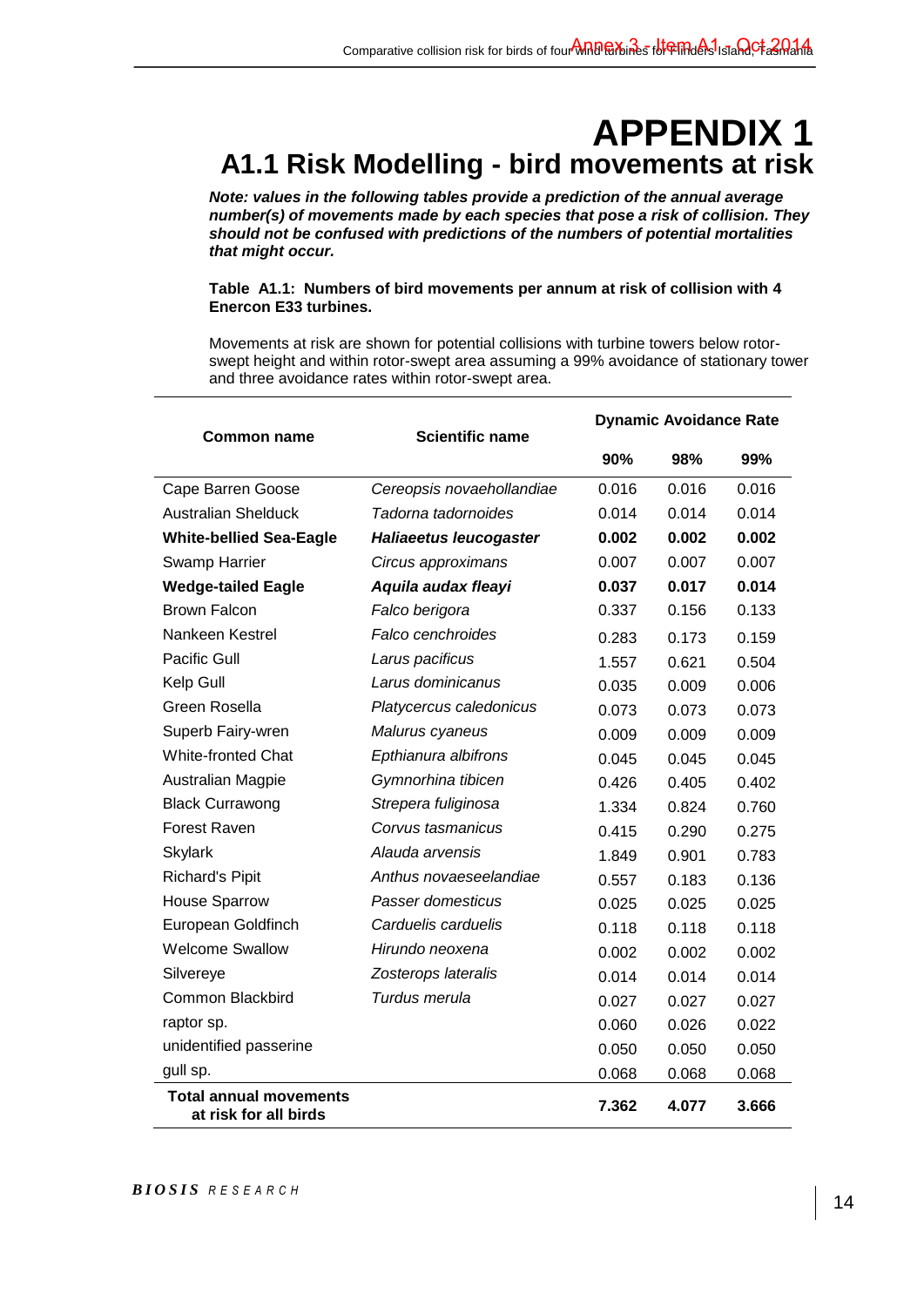#### **Table A1.2: Numbers of bird movements per annum at risk of collision with 4 Vergnet 275 turbines.**

|                                                        |                           | <b>Dynamic Avoidance Rate</b> |       |       |
|--------------------------------------------------------|---------------------------|-------------------------------|-------|-------|
| Common name                                            | <b>Scientific name</b>    | 90%                           | 98%   | 99%   |
| Cape Barren Goose                                      | Cereopsis novaehollandiae | 0.011                         | 0.011 | 0.011 |
| <b>Australian Shelduck</b>                             | Tadorna tadornoides       | 0.009                         | 0.009 | 0.009 |
| <b>White-bellied Sea-Eagle</b>                         | Haliaeetus leucogaster    | 0.002                         | 0.002 | 0.002 |
| <b>Swamp Harrier</b>                                   | Circus approximans        | 0.005                         | 0.005 | 0.005 |
| <b>Wedge-tailed Eagle</b>                              | Aquila audax fleayi       | 0.016                         | 0.009 | 0.008 |
| <b>Brown Falcon</b>                                    | Falco berigora            | 0.117                         | 0.074 | 0.068 |
| Nankeen Kestrel                                        | Falco cenchroides         | 0.111                         | 0.094 | 0.092 |
| Pacific Gull                                           | Larus pacificus           | 0.487                         | 0.285 | 0.260 |
| Kelp Gull                                              | Larus dominicanus         | 0.002                         | 0.002 | 0.002 |
| Green Rosella                                          | Platycercus caledonicus   | 0.048                         | 0.048 | 0.048 |
| Superb Fairy-wren                                      | Malurus cyaneus           | 0.006                         | 0.006 | 0.006 |
| <b>White-fronted Chat</b>                              | Epthianura albifrons      | 0.030                         | 0.030 | 0.030 |
| Australian Magpie                                      | Gymnorhina tibicen        | 0.274                         | 0.267 | 0.266 |
| <b>Black Currawong</b>                                 | Strepera fuliginosa       | 0.550                         | 0.472 | 0.462 |
| <b>Forest Raven</b>                                    | Corvus tasmanicus         | 0.219                         | 0.179 | 0.174 |
| <b>Skylark</b>                                         | Alauda arvensis           | 0.586                         | 0.460 | 0.445 |
| <b>Richard's Pipit</b>                                 | Anthus novaeseelandiae    | 0.185                         | 0.078 | 0.065 |
| <b>House Sparrow</b>                                   | Passer domesticus         | 0.017                         | 0.017 | 0.017 |
| European Goldfinch                                     | Carduelis carduelis       | 0.079                         | 0.079 | 0.079 |
| <b>Welcome Swallow</b>                                 | Hirundo neoxena           | 0.002                         | 0.002 | 0.002 |
| Silvereye                                              | Zosterops lateralis       | 0.009                         | 0.009 | 0.009 |
| Common Blackbird                                       | Turdus merula             | 0.018                         | 0.018 | 0.018 |
| raptor sp.                                             |                           | 0.019                         | 0.012 | 0.011 |
| unidentified passerine                                 |                           | 0.033                         | 0.033 | 0.033 |
| gull sp.                                               |                           | 0.045                         | 0.045 | 0.045 |
| <b>Total annual movements</b><br>at risk for all birds |                           | 2.879                         | 2.245 | 2.166 |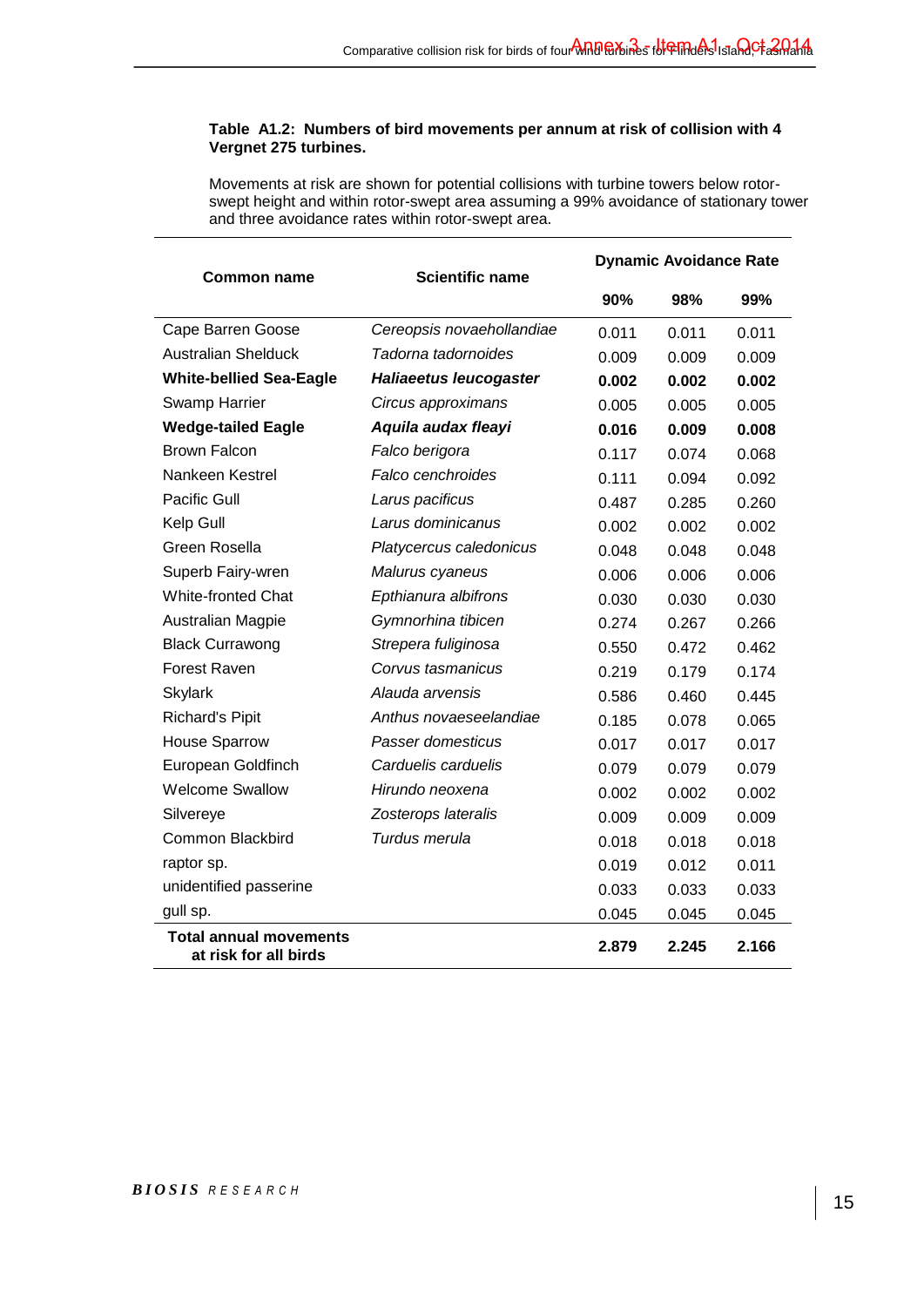#### **Table A1.3: Numbers of bird movements per annum at risk of collision with 4 Vestas V52 turbines.**

|                                                        |                           | <b>Dynamic Avoidance Rate</b> |       |       |
|--------------------------------------------------------|---------------------------|-------------------------------|-------|-------|
| Common name                                            | <b>Scientific name</b>    | 90%                           | 98%   | 99%   |
| Cape Barren Goose                                      | Cereopsis novaehollandiae | 0.014                         | 0.014 | 0.014 |
| <b>Australian Shelduck</b>                             | Tadorna tadornoides       | 0.012                         | 0.012 | 0.012 |
| <b>White-bellied Sea-Eagle</b>                         | Haliaeetus leucogaster    | 0.002                         | 0.002 | 0.002 |
| Swamp Harrier                                          | Circus approximans        | 0.025                         | 0.011 | 0.009 |
| <b>Wedge-tailed Eagle</b>                              | Aquila audax fleayi       | 0.066                         | 0.023 | 0.018 |
| <b>Brown Falcon</b>                                    | Falco berigora            | 0.460                         | 0.188 | 0.154 |
| Nankeen Kestrel                                        | Falco cenchroides         | 0.415                         | 0.201 | 0.174 |
| <b>Pacific Gull</b>                                    | Larus pacificus           | 2.455                         | 0.807 | 0.601 |
| Kelp Gull                                              | Larus dominicanus         | 0.039                         | 0.010 | 0.007 |
| Green Rosella                                          | Platycercus caledonicus   | 0.062                         | 0.062 | 0.062 |
| Superb Fairy-wren                                      | Malurus cyaneus           | 0.008                         | 0.008 | 0.008 |
| <b>White-fronted Chat</b>                              | Epthianura albifrons      | 0.039                         | 0.039 | 0.039 |
| Australian Magpie                                      | Gymnorhina tibicen        | 0.493                         | 0.376 | 0.362 |
| <b>Black Currawong</b>                                 | Strepera fuliginosa       | 2.839                         | 1.111 | 0.896 |
| <b>Forest Raven</b>                                    | Corvus tasmanicus         | 0.467                         | 0.276 | 0.252 |
| <b>Skylark</b>                                         | Alauda arvensis           | 3.169                         | 1.130 | 0.875 |
| <b>Richard's Pipit</b>                                 | Anthus novaeseelandiae    | 0.612                         | 0.191 | 0.138 |
| <b>House Sparrow</b>                                   | Passer domesticus         | 0.021                         | 0.021 | 0.021 |
| European Goldfinch                                     | Carduelis carduelis       | 1.557                         | 0.426 | 0.284 |
| <b>Welcome Swallow</b>                                 | Hirundo neoxena           | 0.002                         | 0.002 | 0.002 |
| Silvereye                                              | Zosterops lateralis       | 0.012                         | 0.012 | 0.012 |
| Common Blackbird                                       | Turdus merula             | 0.023                         | 0.023 | 0.023 |
| raptor sp.                                             |                           | 0.081                         | 0.032 | 0.025 |
| unidentified passerine                                 |                           | 0.232                         | 0.088 | 0.070 |
| gull sp.                                               |                           | 0.058                         | 0.058 | 0.058 |
| <b>Total annual movements</b><br>at risk for all birds |                           | 13.163                        | 5.124 | 4.120 |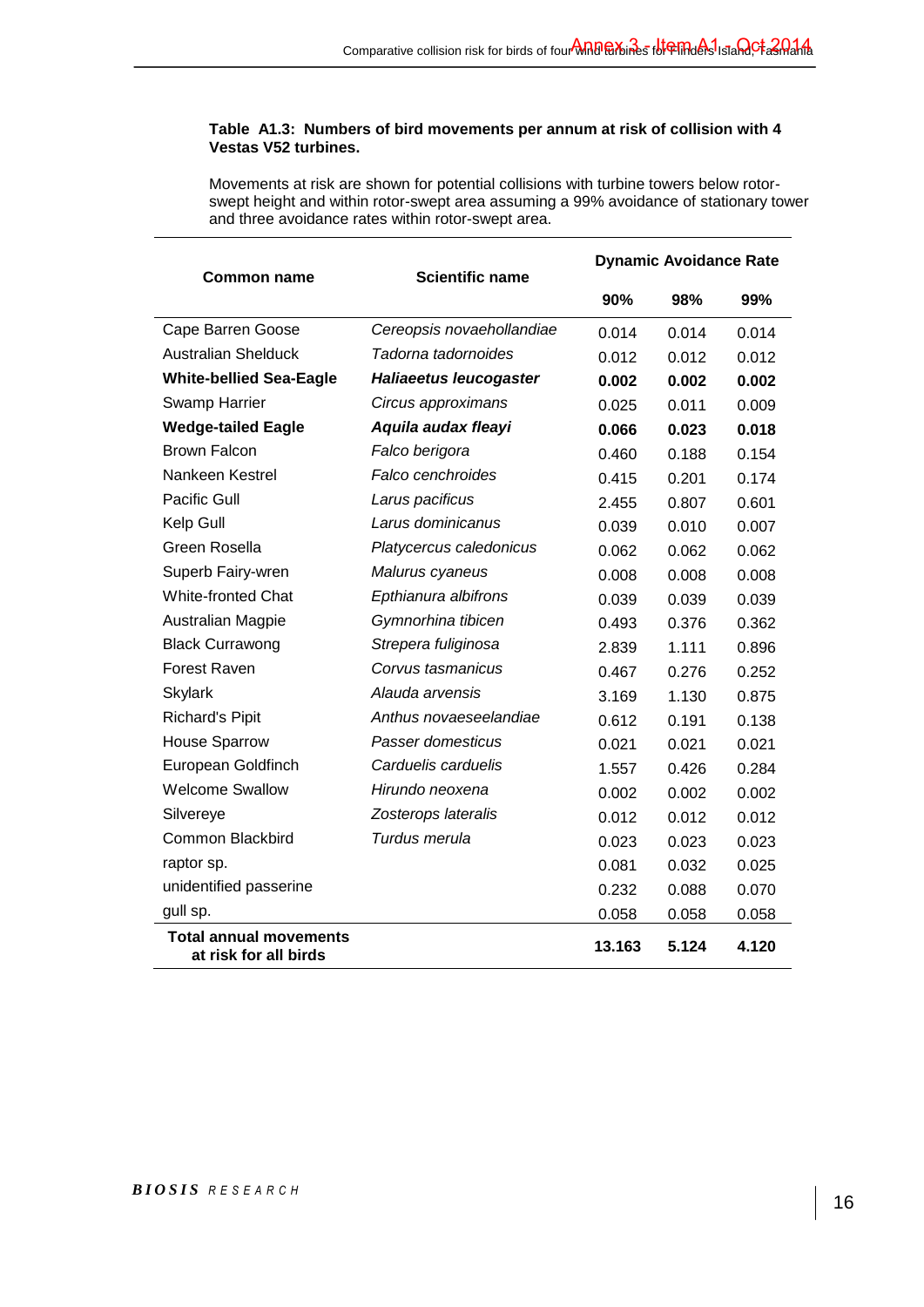#### **Table A1.4: Numbers of bird movements per annum at risk of collision with 4 Windflow 500 turbines.**

|                                                        |                           | <b>Dynamic Avoidance Rate</b> |       |       |
|--------------------------------------------------------|---------------------------|-------------------------------|-------|-------|
| <b>Common name</b>                                     | <b>Scientific name</b>    | 90%                           | 98%   | 99%   |
| Cape Barren Goose                                      | Cereopsis novaehollandiae | 0.133                         | 0.040 | 0.028 |
| <b>Australian Shelduck</b>                             | Tadorna tadornoides       | 0.076                         | 0.026 | 0.019 |
| <b>White-bellied Sea-Eagle</b>                         | Haliaeetus leucogaster    | 0.001                         | 0.001 | 0.001 |
| <b>Swamp Harrier</b>                                   | Circus approximans        | 0.052                         | 0.019 | 0.015 |
| <b>Wedge-tailed Eagle</b>                              | Aquila audax fleayi       | 0.029                         | 0.012 | 0.010 |
| <b>Brown Falcon</b>                                    | Falco berigora            | 0.246                         | 0.112 | 0.095 |
| Nankeen Kestrel                                        | Falco cenchroides         | 0.580                         | 0.252 | 0.211 |
| <b>Pacific Gull</b>                                    | Larus pacificus           | 2.343                         | 0.753 | 0.554 |
| Kelp Gull                                              | Larus dominicanus         | 0.031                         | 0.009 | 0.006 |
| Green Rosella                                          | Platycercus caledonicus   | 0.047                         | 0.047 | 0.047 |
| Superb Fairy-wren                                      | Malurus cyaneus           | 0.006                         | 0.006 | 0.006 |
| White-fronted Chat                                     | Epthianura albifrons      | 0.167                         | 0.069 | 0.056 |
| <b>Australian Magpie</b>                               | Gymnorhina tibicen        | 0.771                         | 0.394 | 0.347 |
| <b>Black Currawong</b>                                 | Strepera fuliginosa       | 2.769                         | 1.038 | 0.822 |
| <b>Forest Raven</b>                                    | Corvus tasmanicus         | 0.501                         | 0.247 | 0.215 |
| <b>Skylark</b>                                         | Alauda arvensis           | 4.571                         | 1.399 | 1.002 |
| <b>Richard's Pipit</b>                                 | Anthus novaeseelandiae    | 0.373                         | 0.120 | 0.088 |
| <b>House Sparrow</b>                                   | Passer domesticus         | 0.462                         | 0.124 | 0.082 |
| European Goldfinch                                     | Carduelis carduelis       | 1.193                         | 0.351 | 0.245 |
| <b>Welcome Swallow</b>                                 | Hirundo neoxena           | 0.001                         | 0.001 | 0.001 |
| Silvereye                                              | Zosterops lateralis       | 0.009                         | 0.009 | 0.009 |
| Common Blackbird                                       | Turdus merula             | 0.018                         | 0.018 | 0.018 |
| raptor sp.                                             |                           | 0.036                         | 0.016 | 0.014 |
| unidentified passerine                                 |                           | 0.459                         | 0.152 | 0.113 |
| gull sp.                                               |                           | 0.044                         | 0.044 | 0.044 |
| <b>Total annual movements</b><br>at risk for all birds |                           | 14.920                        | 5.259 | 4.051 |